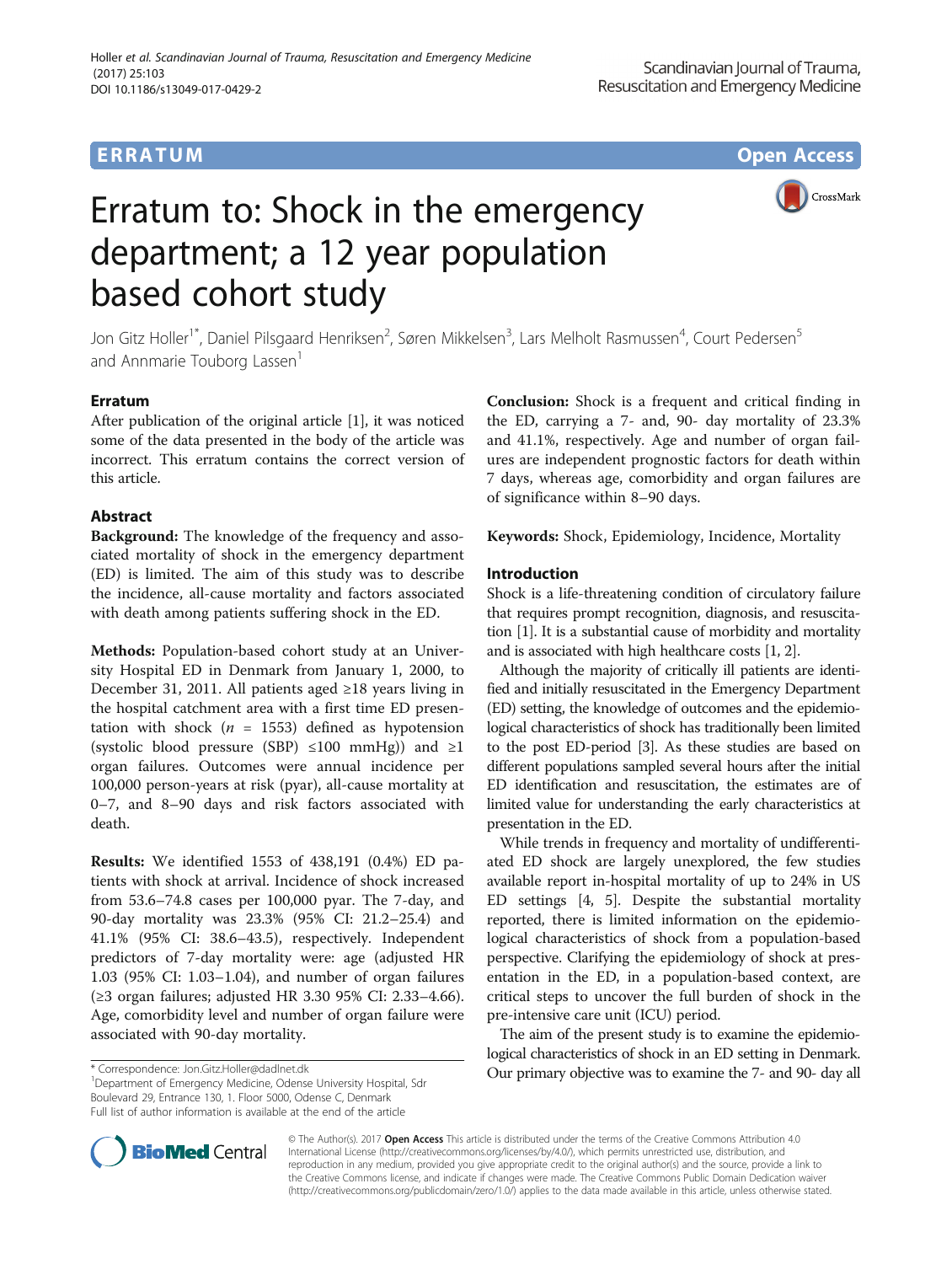<span id="page-1-0"></span>cause mortality of patients arriving to the ED in Odense University Hospital during the period 2000–2011. Secondary, factors associated with death were explored, as well as trends in annual incidence and mortality.

## Material and methods

# Study design and setting

We conducted a population-based cohort study in patients treated at the ED at Odense University Hospital, Denmark, between 1st January 2000 - 31th December 2011. This ED serves a mixed rural-urban population of 225,000 person (age  $\geq$  18) and provides 24-h acute medical care with 37,000 annual adult visits. Odense University Hospital is a 1000 bed university teaching hospital that serves as the only primary hospital for the local community as well as a Level 1 trauma center with all specialties represented (see Table 1). At Odense University Hospital patients are usually assessed in the ED and hereafter allocated and admitted to one of the specialties presented in Table 1 or referred to primary care after primary ED evaluation. In the prehospital setting, the basic response to a request of prehospital assistance is an ambulance staffed by two emergency medical technicians (EMTs) [6]. The competences are restricted to initial treatment of patients with myocardial infarction (nitroglycerine, thrombolytic agents, opioids), fluid administration and defibrillation, as well as inhalational therapy, rectal administration of benzodiazepines, intramuscular administration of naloxone and adrenaline [6]. From 2006 and onwards a physician-staffed mobile emergency care unit (MECU) manned with a physician specialist in anesthesiology and an EMT were added to the prehospital emergency medical system [6]. This unit serves as a second tier providing prehospital advanced medical treatment exceeding the competences of the EMTs (High-velocity car crash, absence of breathing, drowning etc.) (see Table [2\)](#page-2-0) [6].

In 2009 the Adaptive process triage (ADAPT) was implemented in the ED at Odense University Hospital and is the most commonly used triage system in Denmark [7]. Prior to 2009, the severity and urgency of a patient's condition were evaluated by an experienced nurse who measured vital values in accordance with a clinical judgment followed by blood test analysis based at a doctors prescription. Patients suffering minor complaints (e.g. sprained ankle, insect bite without systemic reactions

#### Table 1 In-hospital characteristics of shock (2000–2011)

|                                       |              |                                      | Overall Mortality, n (%) |            |
|---------------------------------------|--------------|--------------------------------------|--------------------------|------------|
| Specialty/Department                  | n(%)         | Duration of admission in days (mean) | 7-days                   | 90-days    |
| <b>Emergency Department</b>           | 570 (36.7)   | 0.3                                  | 119 (20.9)               | 193 (33.9) |
| General Internal Medicine             | 160 (10.3)   | 8.7                                  | 50 (31.3)                | 77 (48.1)  |
| Cardiology                            | 143 (9.2)    | 5.5                                  | 40 (28.0)                | 64 (44.8)  |
| Gastroenterology                      | 128 (8.2)    | 8.5                                  | 26 (20.3)                | 43 (33.6)  |
| Geriatriology                         | 111(7.2)     | 10.4                                 | 23 (20.7)                | 63 (56.8)  |
| General Surgery                       | 95 (7.2)     | 9.2                                  | 22 (23.2)                | 45 (47.4)  |
| Orthopedic Surgery                    | 53 (3.4)     | 14.2                                 | 9(17.0)                  | 19 (35.9)  |
| Pulmonology                           | 52 (3.4)     | 10.2                                 | 14 (26.9)                | 25 (48.1)  |
| Endocrinology                         | 46 (3.0)     | 7.1                                  | 10(21.7)                 | 21(45.7)   |
| Infectious Diseases                   | 48 (3.1)     | 9.8                                  | 12 (25.0)                | 22 (45.8)  |
| Heart, Pulmonary and vascular Surgery | 39 (2.5)     | 8.5                                  | 16(41.0)                 | 21 (53.9)  |
| Neurology                             | 40(2.6)      | 18.8                                 | 9(22.5)                  | 13 (32.5)  |
| Nephrology                            | 16(1.0)      | 3.5                                  | 7(43.8)                  | 10(62.5)   |
| Hematology                            | 9(0.6)       | 14.6                                 | 1(11.1)                  | 3(33.3)    |
| Rheumatology                          | 9(0.6)       | 14.4                                 | 0(0.0)                   | 4(44.4)    |
| Oncology                              | 8(0.5)       | 6.8                                  | 2(25.0)                  | 4(50.0)    |
| Urology                               | 8(0.5)       | 9.1                                  | 1(12.5)                  | 4(50.0)    |
| Otorhinolaryngology                   | 6(0.4)       | 5.7                                  | 0(0.0)                   | 0(0.0)     |
| Neurosurgery                          | 4(0.3)       | 15.0                                 | 1(25.0)                  | 2(50.0)    |
| Plastic Surgery                       | 5(0.3)       | 17.2                                 | 0(0.0)                   | 2(40.0)    |
| Hospice                               | 3(0.2)       | 28.0                                 | 0(0.0)                   | 3(100.0)   |
| Total                                 | 1553 (100.0) | 6.0                                  | 362 (23.3)               | 638 (41.1) |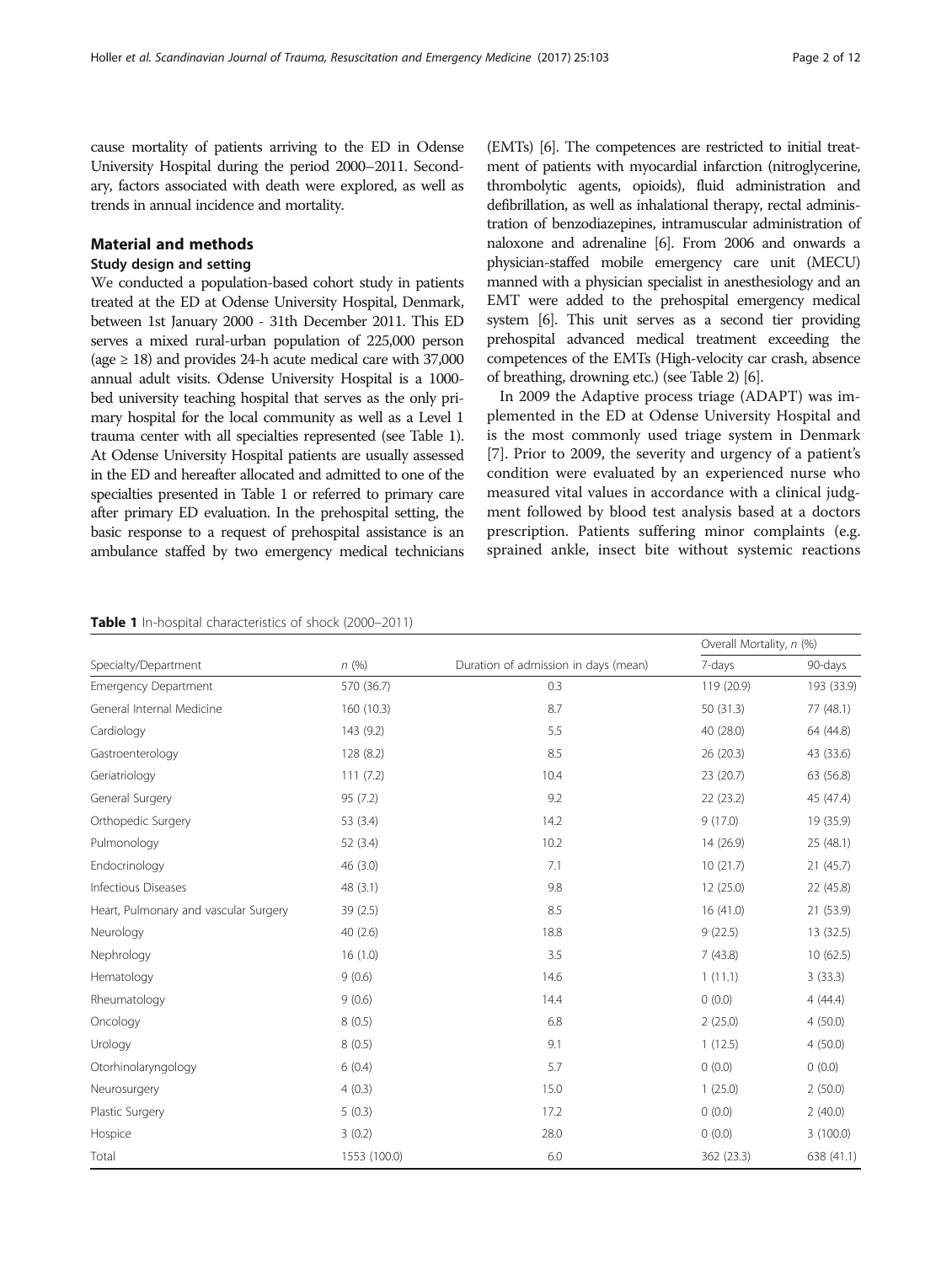<span id="page-2-0"></span>

|                                                                                                                                                                                   |                       | 4ECU, n (%)*                   |                              |                                       |                           |                    |                         | Overall Mortality, n (%) |             |
|-----------------------------------------------------------------------------------------------------------------------------------------------------------------------------------|-----------------------|--------------------------------|------------------------------|---------------------------------------|---------------------------|--------------------|-------------------------|--------------------------|-------------|
| Specialty/Department                                                                                                                                                              | ED contacts,<br>n (%) | contacts, n (%)<br>Prehospital | fluid therapy<br>Intravenous | Intravenous<br>vasopressor<br>therapy | Mechanical<br>ventilation | Cardiac arrest     | ICU admission,<br>n (%) | 7-days                   | 90-days     |
| Emergency Department                                                                                                                                                              | 193 (26.1)            | 35 (18.1)                      | 14(7.3)                      | 9(4.7)                                | 10(5.2)                   | (2.1)              | 9 (4.7)                 | 44 (22.7)                | 65 (33.7)   |
| General Internal Medicine                                                                                                                                                         | 36 (4.9)              | (5.6)                          | (2.8)                        | (0.0)                                 | (2.8)                     | $(2.8)$            | 14 (38.9)               | 10(27.8)                 | 14(38.9)    |
| Cardiology                                                                                                                                                                        | 73 (9.9)              | 17(23.3)                       | 11(15.1)                     | 11(15.1)                              | 11 (15.1)                 | 10(12.3)           | 19 (26.0)               | 22 (30.1)                | 35 (47.9)   |
| Gastroenterology                                                                                                                                                                  | 67(9.1)               | (13.4)                         | 7 (10.5)                     | 2(3.0)                                | (4.5)                     | (0.0)              | 15(22.4)                | 13 (19.4)                | 25 (37.3)   |
| Geriatriology                                                                                                                                                                     | 75 (10.1)             | 16(213)                        | 5(6.7)                       | 2(2.7)                                | (6.7)<br>ഗ                | (2.7)              | 3(4.0)                  | 15 (20.0)                | 42 (56.0)   |
| General Surgery                                                                                                                                                                   | 53 (7.2)              | (9.4)                          | (5.7)<br>$\infty$            | (1.9)                                 | (1.9)                     | $(0.9)$            | 18 (34.0)               | 14(26.4)                 | 27 (50.0)   |
| Orthopedic Surgery                                                                                                                                                                | 34 (4.6)              | (11.8)                         | 3(8.8)                       | 0(0.0)                                | $(0.0)$<br>$\circ$        | $(0.0)$<br>$\circ$ | 8(23.5)                 | 6(17.1)                  | (38.2)      |
| Pulmonology                                                                                                                                                                       | 52 (7.0)              | (2 3.1)                        | 11(21.2)                     | 5 (9.6)                               | 6(11.5)                   | (3.9)<br>$\sim$    | 15 (28.9)               | 14 (26.9)                | 25 (48.1)   |
| Endocrinology                                                                                                                                                                     | 27 (3.6)              | (3.7)                          | 1(3.7)                       | 0(0.0)                                | (0.0)                     | (0.0)<br>$\circ$   | 3(11.1)                 | 2(7.4)                   | 8 (29.6)    |
| Infectious Diseases                                                                                                                                                               | 48 (6.5)              | 18 (37.5)                      | 9(18.8)                      | 5 (10.4)                              | 6 (12.5)                  | (2.1)              | 26 (54.2)               | 12 (25.0)                | 22 (45.8)   |
| Heart, Pulmonary and vascular Surgery                                                                                                                                             | 20 (2.7)              | (20.0)                         | (15.0)<br>$\infty$           | 2(10.0)                               | (10.0)                    | (0.0)<br>$\circ$   | 9(45.0)                 | 8 (40.0)                 | (0.50)      |
| Neurology                                                                                                                                                                         | 17(2.3)               | (47.1)                         | 4(23.5)                      | 3(17.7)                               | 2(118)                    | $(0.0)$<br>$\circ$ | 7(41.2)                 | (5.9)                    | 2(11.8)     |
| Nephrology                                                                                                                                                                        | 12(1.6)               | (8.3)                          | 1(8.3)                       | (0.0)                                 | (0.0)                     | $(0.0)$<br>$\circ$ | 4(33.3)                 | 6 (50.0)                 | 8 (66.7)    |
| Hematology                                                                                                                                                                        | 4(0.5)                | (0.0)                          | (0.0)                        | (0.0) 0                               | (0.0)<br>$\circ$          | (0.0)<br>$\circ$   | (25.0)                  | (0.0)                    | (0.0)       |
| Rheumatology                                                                                                                                                                      | 9(1.2)                | (11.1)                         | (11.1)                       | 0(0.0)                                | (1.1)                     | (0.0)<br>$\circ$   | (22.2)                  | (0.0)<br>$\circ$         | 4 (44.4)    |
| Oncology                                                                                                                                                                          | 6(0.8)                | (33.3)                         | (16.7)                       | (0.0)                                 | $(0.0)$<br>$\circ$        | (0.0)<br>$\circ$   | (16.7)                  | (33.3)                   | (66.7)<br>4 |
| Vrology                                                                                                                                                                           | 2(0.3)                | (0.0)                          | (0.0)                        | 0(0.0)                                | $(0.0)$<br>$\circ$        | $(0.0)$<br>$\circ$ | (0.0)                   | (0.0)                    | (50.0)      |
| Otorhinolaryngology                                                                                                                                                               | 5 (0.7)               | (0.0)                          | (0.0)                        | (0.0)                                 | (0.0)                     | $\odot$<br>$\circ$ | 1(20.0)                 | (0.0)<br>$\circ$         | (0.0)       |
| Neurosurgery                                                                                                                                                                      | 4(0.5)                | (80.0)                         | 4 (75.0)                     | 1(25.0)                               | (50.0)                    | 1(25.0)            | 4 (100.0)               | 1(25.0)                  | 2(50.0)     |
| Plastic Surgery                                                                                                                                                                   | 2(0.3)                | (0.0)                          | (0.0)                        | (0.0)                                 | (0.0)                     | (0.0)              | (0.0)                   | (0.0)                    | (50.0)      |
| Hospice                                                                                                                                                                           | 1(0.1)                | (0.0)                          | (0.0)                        | (0.0)                                 | (0.0)                     | (0.0)              | (0.0)                   | (0.0)                    | (100.0)     |
| Total                                                                                                                                                                             | 740 (100.0)           | 38 (18.6)                      | 78 (10.5)                    | 41 (5.5)                              | 52 (6.8)                  | 21 (2.8)           | 59 (21.5)               | 180 (24.3)               | 308 (41.6)  |
| ED Emergency Department, ICU Intensive Care Unit, MECU Physician-staffed mobile emergency care units<br>Data on MECU transportation and ICU admission available from 2007 to 2011 |                       |                                |                              |                                       |                           |                    |                         |                          |             |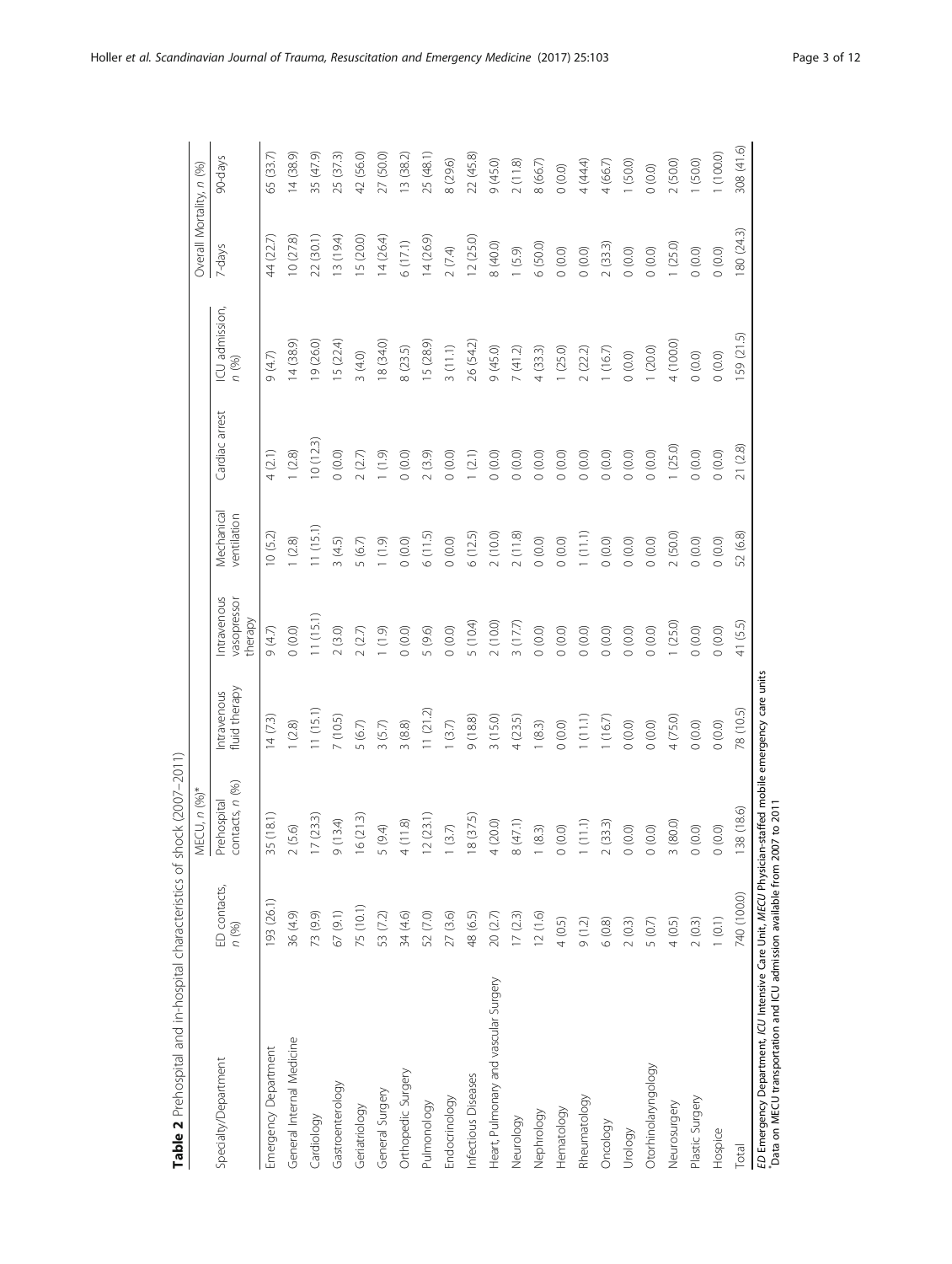etc.) had usually not their vital values measured or blood test analysis performed.

#### Participants

Eligible patients were all patients aged ≥18 years presenting to the ED with a systolic blood pressure (SBP)  $\leq 100$  mmHg registered within 3 h upon arrival during the study period. We chose to use a higher threshold (100 mmHg) of hypotension than the traditional 90 mmHg. This decision was based on increasing evidence advocating for a redefinition of arterial hypotension [8–11], which we also have underlined in a recent study within our research unit [12]. The primary date of contact defined the index date. If a patient had multiple ED visits with hypotension over the study period, only the first was included in the cohort. Patients residing outside the hospitals catchment area at the time of contact and patients without a Danish personal identification number were excluded. Patients who had visited the ED between 1 of January 1998 and 1 of January 2000 with hypotension were excluded to minimize left sided censoring. The background population, from which patients were retrieved, was all adult (≥18 years) Danish citizens living in the hospitals catchment area. Patients were followed from index date until the date of death, emigration, December 31, 2011, or completion of 90 days follow-up, whichever came first.

# Data sources and processing **Database**

Since 1996 all patients records from the ED are registered electronically and available as patients record notes from the primary contact. The record notes are available in structured text-format, in which vital parameters are consistently stated, including measured SBP and heart rate (HR) and time of admission. By electronic screening it was possible to identify and retrieve information on all patients with the unique registered value of SBP and HR. The principle of free-text search has been validated in the context of extracting numerical data, including blood pressure recordings [13]. The data extraction process used has previously been validated in 500 random ED notes to have a sensitivity of 95.8% (95% CI [91.2, 98.5]) and a specificity of 100% (95% CI [99.0, 100]) for retrieving correct SBP [12, 14].

# Population-based registers

In Denmark every Danish citizen has free individual access to tax-supported health care provided by The Danish National Health Service. At birth the Danish Civil Registration system (CRS) assigns a unique 10-digit civil personal registry number (PRN-number) to each Danish citizen and to residents upon immigration since 1968. This unique PRN-number enables accurate linkage of the Danish national registers [15]. True population-

based studies are hereby possible as all patient contacts are registered and linked between all Danish registries using the patients unique PRN-number.

## The Danish National Patient Registry

Since 1995 the Danish National Patient Registry has been covering all in-patient and out-patient clinic contacts at hospitals in Denmark assembling data regarding dates of admission and discharge, admitting departments, and all primary and secondary discharge diagnoses (ICD-10 code system) from hospitals [16]. Since 1994 every patient admission, discharge and procedures performed has been registered according to the ICD-10 code system [17]. At discharge every patient is assigned one primary diagnosis and up to 20 secondary diagnoses. Data on municipality of residence, migration-, vital status, and date of birth were retrieved from The Danish Civil Registration System [15].

### Outcome measures, exposure and possible confounders

We defined shock as the presence SBP  $\leq$  100 mmHg [12] and ≥1 organ failures.

The following organ failures were included: Cardiovascular, Renal, Coagulation and Hepatic. Biochemical variables (creatine, bilirubin, platelets and INR (international normalized ratio)) registered 180 days before and 1 day after the index date was used to identify renal, hepatic and coagulative failure (see [Appendix1](#page-10-0) for details). We used the Shock Index (SI) as a measure of cardiovascular failure. SI is calculated as the ratio of heart rate to SBP and included as a categorical variable  $(\langle 0.7, 0.7-1, \rangle)$ [18]. We defined cardiovascular failure as SI ≥1. SBP was measured with an automated oscillometric device or manual cuff and sphygmomanometer. Heart rate was measured with ECG, palpation or pulse oximetry. The primary outcome was all-cause mortality within 7-days of the index date. Secondary outcomes were 90-day mortality as well as factors associated with death and annual IRs during the study period. The primary exposure variables were the first recorded SBP  $\leq$  100 mmHg at presentation, registered within 3 h upon arrival and the presence of ≥1 organ failures. As the laboratorial analysis of biochemical variables could exceed 3 h (due to busy hours, crowding etc.) we computed organ failures based on variables registered within 24 h after arrival to the ED.

We also included information on the additional covariates; gender, age, SBP level  $(90 > SBP \le 100 \text{ mmHg}$ ,  $80 > SBP \leq 90$  mmHg,  $SBP \leq 80$  mmHg) and Charlson comorbidity index. The latter was used as a proxy for comorbid illness [19]. We used discharge diagnoses from the previous 10 years in order to generate the Charlson comorbidity index (CCI; 0,  $1-2$ ,  $>2$ ) for each enrolled patient upon the index contact date [19].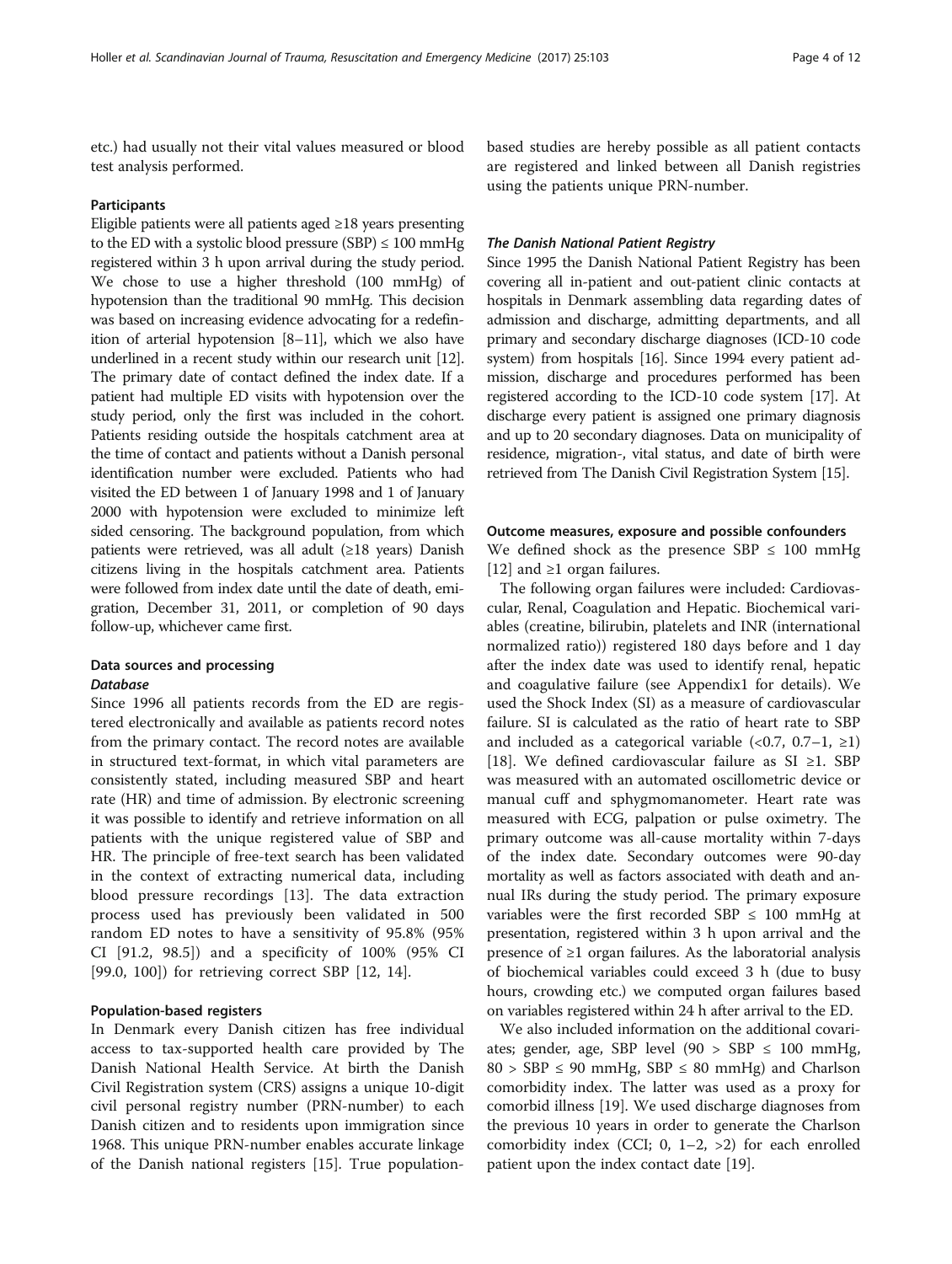# Statistical analysis

We presented continuous and categorical data as medians (interquartile range (IQR)) and numbers (%), respectively.

## Incidence rates

The crude annual IRs were calculated as the number of IRs per 100,000 person-years at risk (pyar) (age  $\geq 18$  years) with the corresponding 95% confidence intervals (95% CI) assuming a Poisson distribution. The annual IRs were adjusted using direct standardization to the sexand age distribution of the municipalities of the EDs catchment area midyear population in the year 2000. The population was defined as contributing to one pyar per resident per year in the analyses [http://www.statistik](http://www.statistikbanken.dk/FOLK1)[banken.dk/FOLK1,](http://www.statistikbanken.dk/FOLK1)<http://www.statistikbanken.dk/BEF6>, [http://www.statistikbanken.dk/BEF607.](http://www.statistikbanken.dk/BEF607) The incidence rates were estimated and analyzed using a Poisson regression model. Sex, age group, calendar time in years, and interaction between age group and sex were used in the adjusted model. Calender time was entered in the model as a continuous variable. Age was divided into four predefined age intervals: 18–39, 40–64, 65–84 and ≥85 years. The Poisson model was assessed using the Hosmere Lemeshow goodness-of-fit test.

## All-cause mortality analysis

All-cause mortality was presented in a Kaplan-Meier plot and comparison between survival curves was tested using log-rank test. All-cause mortality proportions were reported at 7-, and 90-days after the index date. Risk factors for allcause mortality were evaluated by Cox regression and presented as unadjusted and adjusted hazard ratios (HRs) with 95% confidence intervals (CIs) for time periods 0 to 7-days and 8 to 90-days. The models were adjusted for the following predefined variables: sex, age, Charlson comorbidity index, and number of organ failures (1, 2 and  $\geq 3$ ).

Interaction between covariates where examined on all covariates and none were included. We included age as a continuous variable after testing the assumptions of linearity using a restricted cubic spline with 5 knots. Furthermore, the proportional hazards assumption was checked by visual inspection of log–log plots of survival using the scaled Schoenfeld residuals. We finally tested the model using Cox-Snell residuals and found the model fitting the data well. Cuzick's test was used for trends in annual mortality.

Statistical analyses were performed using Stata version 13.1 (Stata Corporation LP ®, Texas, USA).

### Ethics committee approval

The study was approved by the Danish Data Protection Agency (J.nr 2008–58-0035) and the Danish Health and Medicines Authority (j.nr. 3–3013-205/1). In accordance with Danish law, observational studies performed in Denmark do not need approval from the Medical Ethics Committee.

The study was reported according to the STROBE statement [20].

# Results

## **Participants**

Of 438,191 ED contacts a total 1553 (0.4%) patients presented with shock and were included in the analysis. Reasons for exclusions are presented in Fig. [1](#page-5-0) and baseline characteristics in Table [3.](#page-6-0)

The median SBP on presentation was 88 mmHg (IQR, 80–94 mmHg) with a median SI 1.2 (IQR, 1.0–1.4). The most frequent organ failure was cardiovascular present in 80.2% (1245) of the patients). One organ failure was present in 74.7% (1160), 21.4% (333) had 2 and 4.6% (72) had ≥3 failures (Table [3\)](#page-6-0). The proportion of admittance to non-surgical specialties was 49.1% (765), whereas 36.7% (570) patients were evaluated exclusively in the ED (Table [1](#page-1-0)). In the period 2007–2011, 740 patients were assessed in the ED of which 18.6% (138) had a prehospital contact to a physician (MECU), and 21.5% (159) were admitted to the ICU (Table [2\)](#page-2-0).

#### Incidence of shock

The yearly crude IR are shown in Fig. [2](#page-7-0) together with the standardized IR. The mean annual IR of shock was 59.6 cases per 100,000 pyar (95% CI: 56.7–62.3). The IR increased from 53.6–74.8 cases per 100,000 pyar, during the period 2000–2011, with an average adjusted annual increase of 2.7% (95% CI: 1.2–4.3). The average annual increase using standardized estimates was 2.6% (95% CI: 1.0–4.6). The estimated incidence rates stratified by sex and age group with incidence rate ratios are shown in Fig. [3.](#page-7-0) Men aged 85+ had a forty-nine-time higher IR than men aged 18–39 years.

## Mortality among patients with shock

Among patients presenting with shock 362/1553 died within 7 days (23.3% (95% CI: 21.2–25.4)) and a total 638/1553 died within 90 days 41.1% (95% CI: 38.6– 43.5)) (Table [1](#page-1-0)). Trend analysis of the annual 7-, and 90 day mortality proportions did not show any significant change during the entire observation period (7-day mortality:  $P_{trend}$  = 0.513 and 90-day mortality:  $P_{trend}$  = 0.674). Kaplan-Meier curves are shown in Fig. [4](#page-8-0) with the overall estimated probability of 90-day survival stratified into age (Fig. [4a\)](#page-8-0), Charlson comorbidity index (Fig. [4b](#page-8-0)), organ failures (Fig. [4c](#page-8-0)) and systolic blood pressure (Fig. [4d\)](#page-8-0).

#### Prognostic factors of death among patients with shock

In the multivariate analysis patients with organ failures of 2 (HR = 2.09 (95% CI, 1.66–2.63)) and ≥3 (HR = 3.30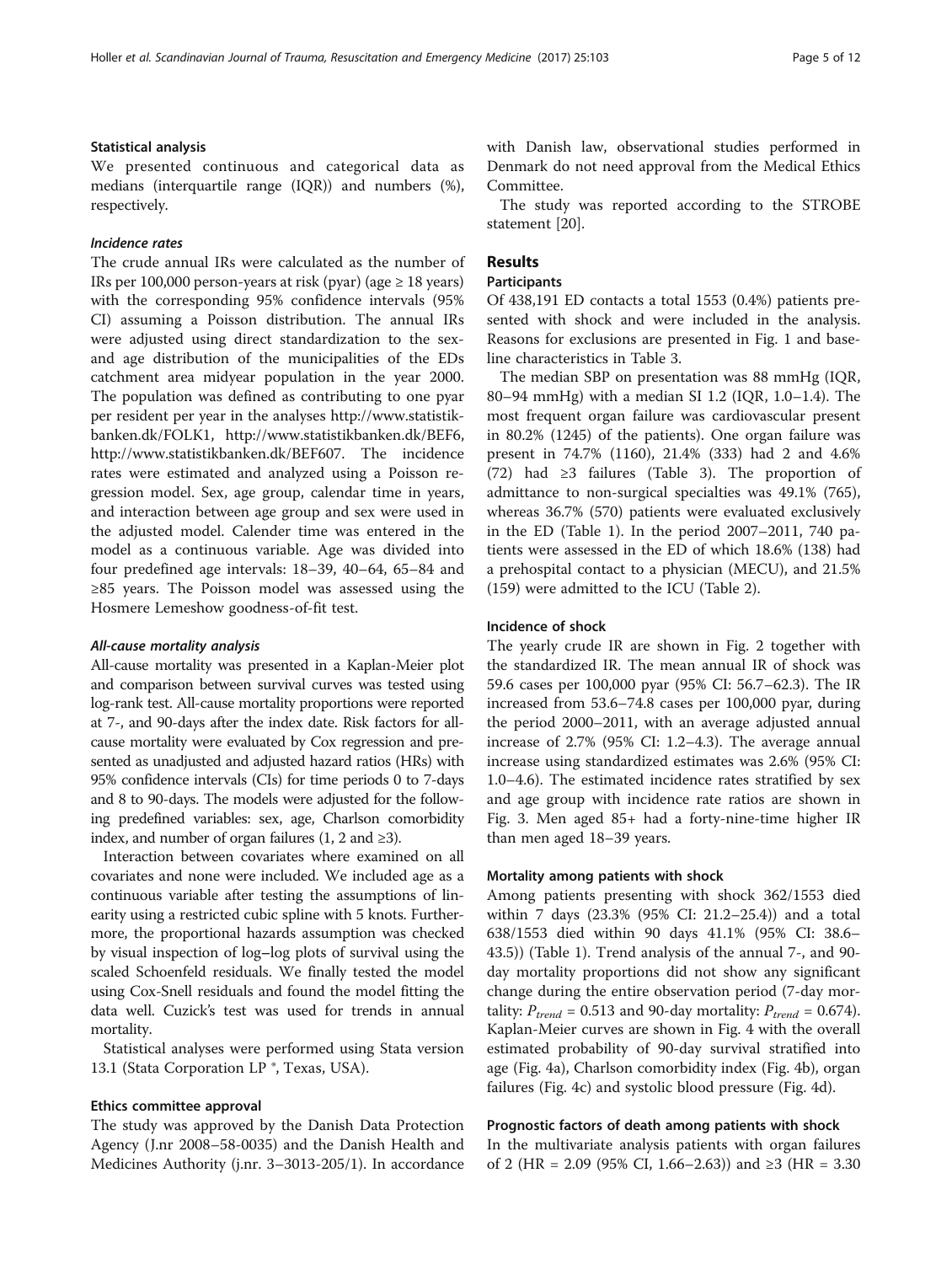<span id="page-5-0"></span>

(95% CI, 2.33–4.66)) had a higher rate as compared to the reference within 0–7 days. Concordantly, patients with 2 failures (HR = 1.90 (95% CI, 1.45–2.50)) failures had a higher rate as compared to the reference within 8–90 days. Age depicted an increased risk of death within 7 days, whereas comorbidity was not a significant predictor. Within 8–90 days, predictors; age, and Charlson comorbidity index >2 were associated with increased risk of death (Table [4](#page-9-0)).

# **Discussion**

In the present study, we have described a well-defined cohort of patients suffering shock upon arrival to the ED. The results reveal that shock is frequently encountered in the ED and is associated with a substantial mortality.

We found the prevalence of hypotensive shock to be 0.4% (1553/438,191), corresponding to a mean annual incidence of 59.6/100,000 pyar (95% CI: 56.7–62.3). The overall IR of registered shock increased during 2009–2011 compared to the previous years. This increase could be attributed to the introduction of the ADAPT algorithm in our ED in 2009 by which the identification of critically ill patients became more standardized, as compared to the years before. We found shock to be most common among the elderly with a higher incidence among men. The gender specific difference in the IR could be due to the fact that men in general have more comorbidity than women. Whether increased awareness across etiologies during this period (surviving sepsis campaign and percutaneous coronary intervention of myocardial infarction) is of importance remains to be explored. However, the present finding suggests shock to be as frequent as an ED presentation of ST-elevation myocardial infarction [21]. As opposed to myocardial infarction, research investigating characteristics of ED shock have been limited [22].

This cohort further demonstrates shock as a critical finding carrying a 7-, and 90-day mortality of 23.3% and 41.1%, respectively. Although it is well accepted, that shock associates poor prognosis, the mortality reported here exceeds previous reported estimates of shock in the ICU and ED setting [4, 5, 23, 24]. Comparing mortality outcomes depends largely on setting of research and the underlying etiology. Prior studies typically evaluate outcomes in patients with a single etiology of shock, whereby extrapolation to an open general ED is somewhat arbitrary. Although prognosis have improved across etiologies of shock, mortality continuous to be critically high [1]. Studies investigating non-traumatic shock report inhospital mortality of 16%–25% [4, 5, 23] in the ED, whereas mortality estimates in the ICU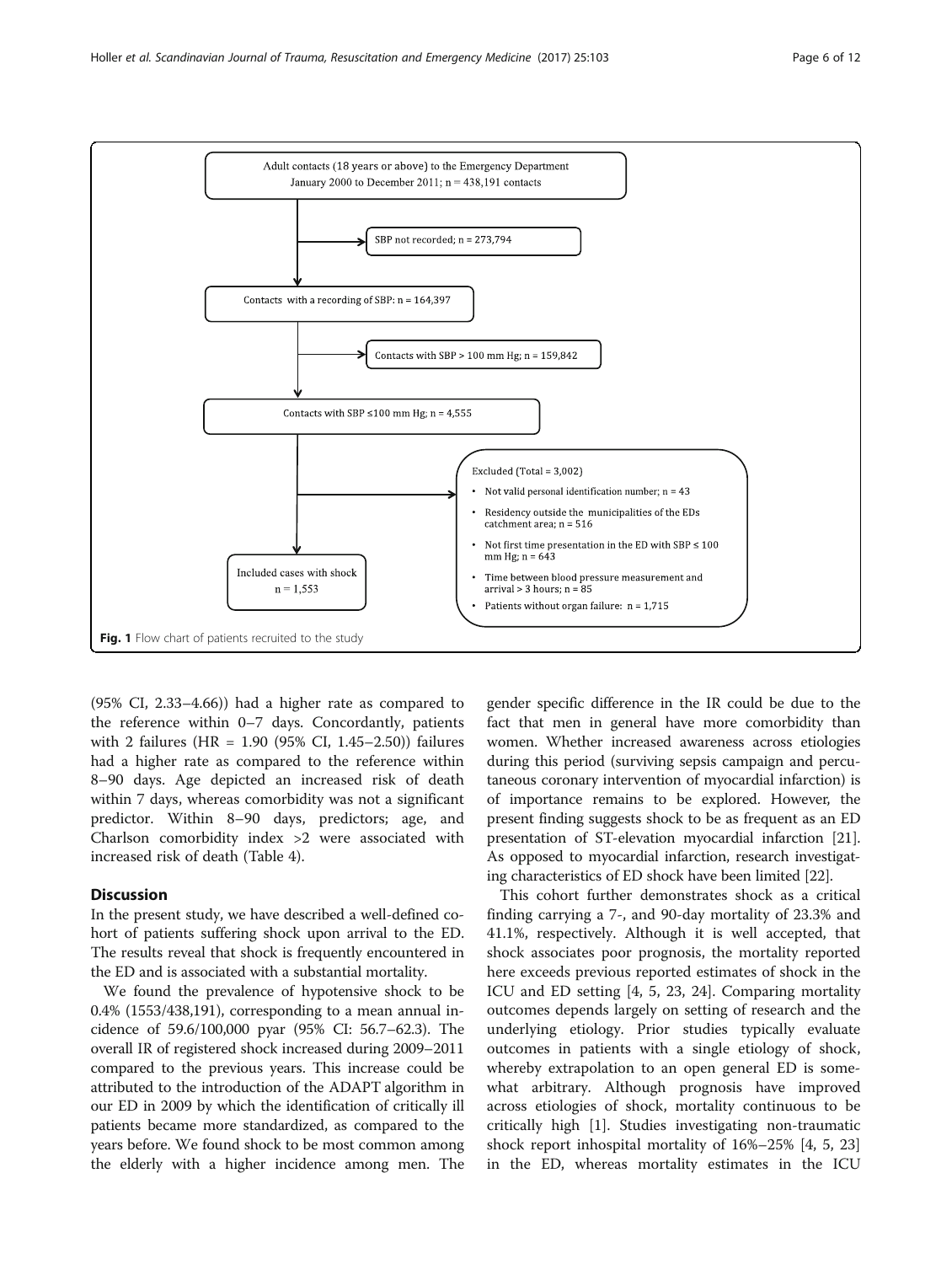Values expressed as total number (fraction) and medians [25 percentile-75 percentile] as appropriate

setting is 38% [24]. For patients with septic- or cardiogenic shock mortality is 32% [25] and 34% [26], respectively. Traumatic shock carries a somewhat lower mortality of 16% [27]. The estimates from our study should be interpreted in the context of the undifferentiated population from which they are derived, as opposed to the selected patient populations in the ICU's or specialized units with well-defined etiologies.

In the current study, severity of shock (based on the number of organ failures) and age appears to be the most important determinants of clinical outcome within the first week after presentation. Conditional upon surviving

the first week, the underlying comorbid burden is an important factor for death within 8–90 days as well as the number of organ failures and age. These findings are in line with previous studies investigating critical illness and outcomes, suggesting multiple organ dysfunction and multiple comorbidities to depict poor outcomes [28].

Despite technical improvement in diagnostics and advances in treatment, during the past decades, shock is still a critical finding in the acute medical care and ED setting. Steps to improve outcome have been implemented in which acute medical personal identify life-threatening conditions, mobilize critical resources, and initiate relevant therapy. Within specific groups of critically ill populations, goal directed team approaches have been successful (trauma, cardiac arrest, and sepsis). Patient suffering undifferentiated shock may benefit from a similar approach [29]. However, reducing time to recognition is a critical aspect of caring for patients suffering shock. Clinical recognition of shock is traditionally based on vital sign abnormalities. Measurement of SBP and heart rate is a commonly used clinical practice to assess the circulatory state of acutely ill patients. The presence of hypotension often signifies overt shock and even a transient presentation of hypotension should alert the clinician to warrant careful attention and evaluation for the presence of shock. Future studies should refine the diagnostic process of recognizing shock in the ED. Moreover, exploring baseline etiological characteristics of undifferentiated shock at presentation in the ED are needed.

# Study strengths and limitations

In this study, we analyzed a large cohort of acutely ill, undifferentiated patients arriving to the ED. We had no loss to follow-up do to the unique personal registration numbers in Denmark. The Danish public healthcare system, with a complete, independently and prospectively recorded medical history, made it possible to identify all included patients in the population-based registries. We were hereby able to compute robust estimates on incidence, all-course mortality and predictive factors for death.

The blood pressure measurements were registered prospectively and as a routine documentation and triage in the ED population. In order to avoid possible overestimation of the IR, we excluded patient with residency outside the catchment area and a previously reported admission with SBP  $\leq$  100 mmHg in the years 1998–99. To minimize bias from repeated measurements we used the first contact with shock, within the study period.

There are limitations and possible bias that must be kept in mind when interpreting our findings. This was a single-center, retrospective study from a University Hospital ED serving a well-defined catchment area and

<span id="page-6-0"></span>Table 3 Baseline characteristics at time of arrival to the ED<sup>a</sup>

| Variable                               | Total (%)      |
|----------------------------------------|----------------|
| N(%)                                   | 1553 (100)     |
| Age in years, Median (IQR)             | 70 (56-81)     |
| Sex (%)                                |                |
| Male                                   | 830 (53.4)     |
| Female                                 | 723 (46.6)     |
| Age in age groups, yr. (%)             |                |
| $18 - 39$                              | 147 (9.5)      |
| $40 - 64$                              | 468 (30.1)     |
| $65 - 84$                              | 691 (44.5)     |
| $85+$                                  | 247 (15.9)     |
| Charlson Comorbidity Index (%)         |                |
| $\Omega$                               | 477 (30.7)     |
| 1                                      | 589 (37.9)     |
| >2                                     | 487 (31.4)     |
| Vital variables                        |                |
| Systolic blood pressure, Median (IQR)  | 88 (80-94)     |
| Diastolic blood pressure, Median (IQR) | 52 (44-62)     |
| Heart rate, Median (IQR)               | 101 (88-115)   |
| Shock Index (SI), n (%)                |                |
| SI, Median (IQR)                       | $1.2(1.0-1.4)$ |
| $SI \leq 0.7$                          | 68 (4.5)       |
| $0.7 > S1 \le 1$                       | 204 (13.4)     |
| SI > 1.0                               | 1245 (82.1)    |
| Number of organ failures, n (%)        |                |
| 1                                      | 1160 (74.7)    |
| $\overline{2}$                         | 311 (20.0)     |
| $3+$                                   | 82 (5.3)       |
| Site of organ failure (%)              |                |
| Cardiovascular                         | 1245 (80.2)    |
| Renal                                  | 333 (21.4)     |
| Coagulation                            | 387 (24.9)     |
| Hepatic                                | 72 (4.6)       |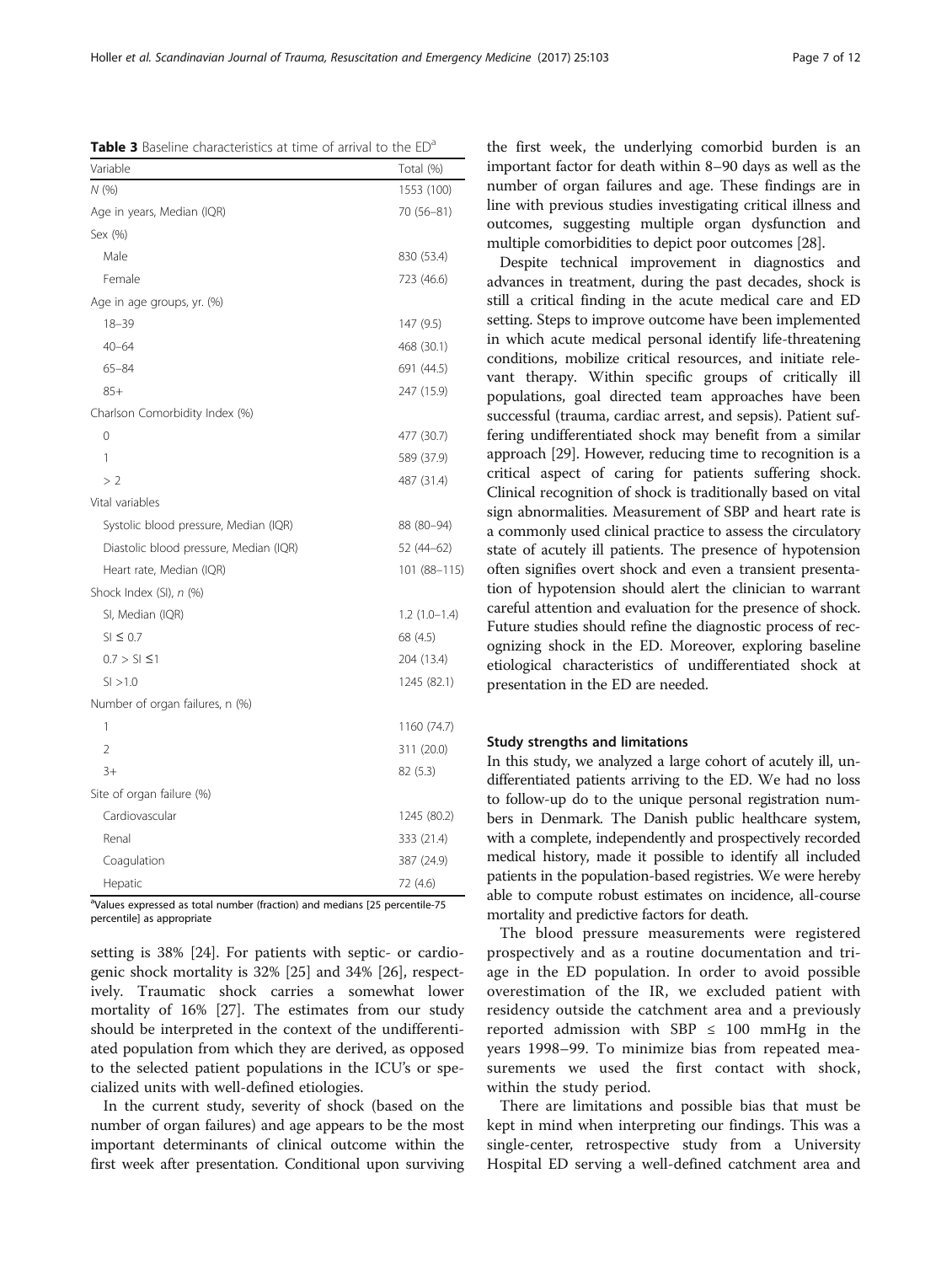<span id="page-7-0"></span>

is the primary and only hospital in this area of Denmark. The results may, however, not necessarily be generalized to other hospitals. Although our ED is the only on serving this part of Denmark, we are not able to adjust for patients living in our catchment area, who have had contact to other hospitals. However, in order minimize this proportion ( $n = 516$ , Fig. [1](#page-5-0)) we excluded patients living in municipalities outside of our ED catchment.

An important limitation is the proportion of patients who were not included as a SBP was not measured upon arrival ( $n = 273,774$ ). These patients suffered minor complaints and the triaging nurses did not measure SBP

based on a clinical judgment. These circumstances also apply for the proportion of patients, who did not have blood test performed upon arrival ( $n = 689$ ). However, the retrospective data at hand are a reflection of the everyday procedures in our ED and not necessarily collected for research purposes.

We defined hypotension as  $SBP \leq 100$  mmHg, based on increasing evidence supporting a higher threshold, as opposed to the traditional 90 mmHg [11, 12]. We used the first recorded SBP value registered and did not have the possibility to examine individual dynamic trends by serial measurements. Although a more detailed



adjusting for sex, age group, interaction between sex and age group, and calendar years. The table is showing the corresponding estimated incidence rate ratios with 95% confidence intervals (95% CI)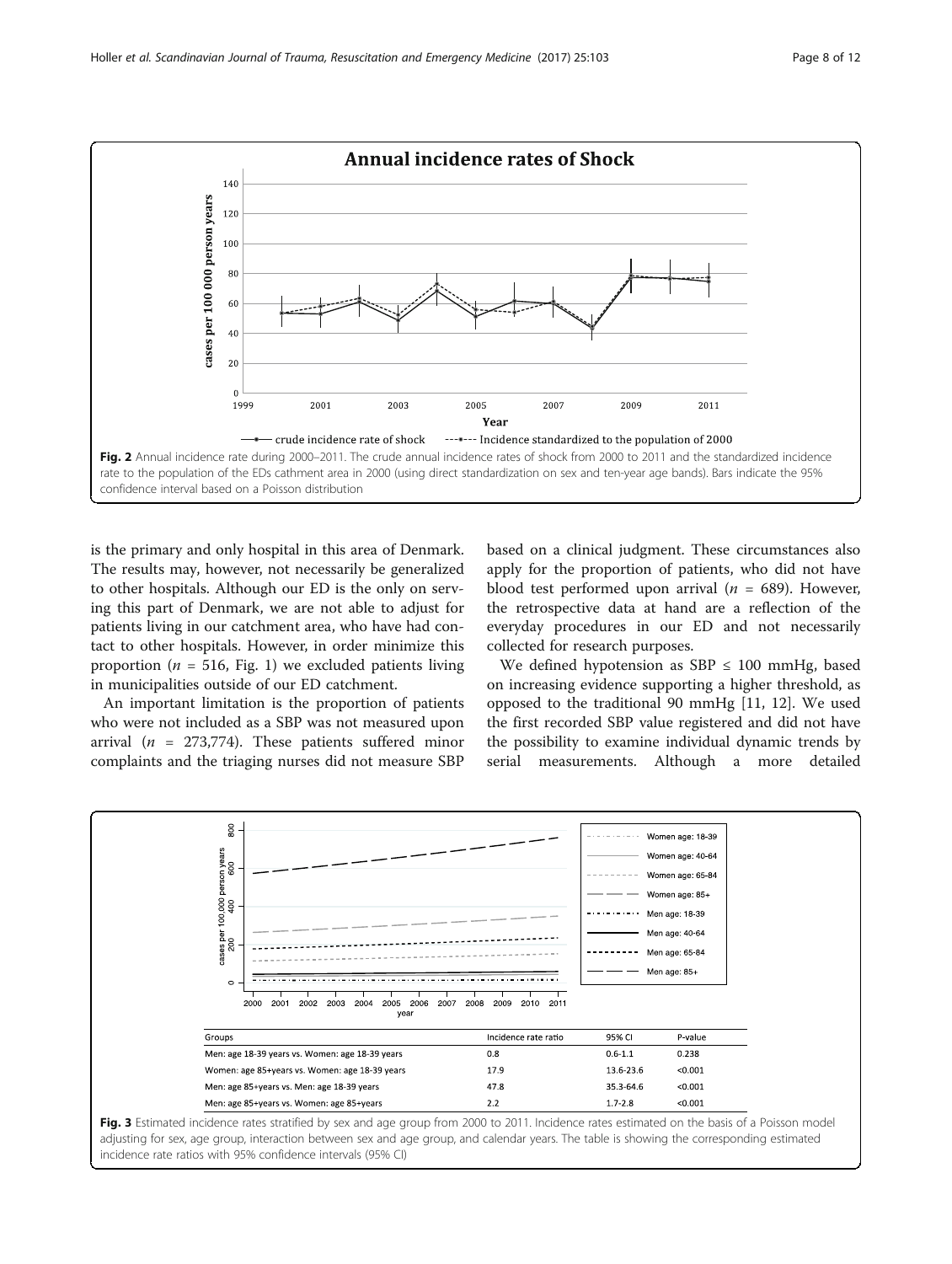<span id="page-8-0"></span>

definition of hypotension taking into account a patient's baseline blood pressure as well as repeated measurements in the ED would be ideal, it was not feasible in this study. However, a single measurement approach is a common clinical applied triage method in emergency medicine settings.

Another important limitation is the number of organ failures defining our cohort. Metabolic failure was not included, as arterial punctures were not systematically collected. Moreover, respiratory frequencies and Glasgow Coma Scale were not consistently registered, whereby organ failures related to the respiratory system, and failure of the central nervous system were not included. We used a Shock Index ≥1 to define cardiovascular failure, as this index has been shown to prognosticate outcome across several etiologies of shock and critical illnesses [18, 30–37]. Ideally, cardiac output measurements would have been desirable but not feasible based on the present design. As not all variables for assessing organ failure were available, the incidence rate and the mortality outcomes should be interpreted bearing this in mind.

Furthermore, we acknowledge the presence of a physician in the prehospital setting (MECU) (from 2006 and onwards) could induce referral bias, as certain "high-risk" patients are prone to be transported directly from the pre-hospital setting to the operational theater or ICU, and thereby by-pass the ED. Moreover, in the period 2000–2008 (prior to the implementation of the ADAPT algorithm) blood pressure and blood test were taken only if the acute care ED personal deemed it appropriate whereby our outcomes could be susceptible to selection bias.

Lastly, a significant proportion of patients were evaluated in the ED and either discharged, died or admitted to the ICU (Table [2\)](#page-2-0). The later could be susceptible to information bias, as the registration of ICU admission directly from the ED was not consistently documented during the period of observation.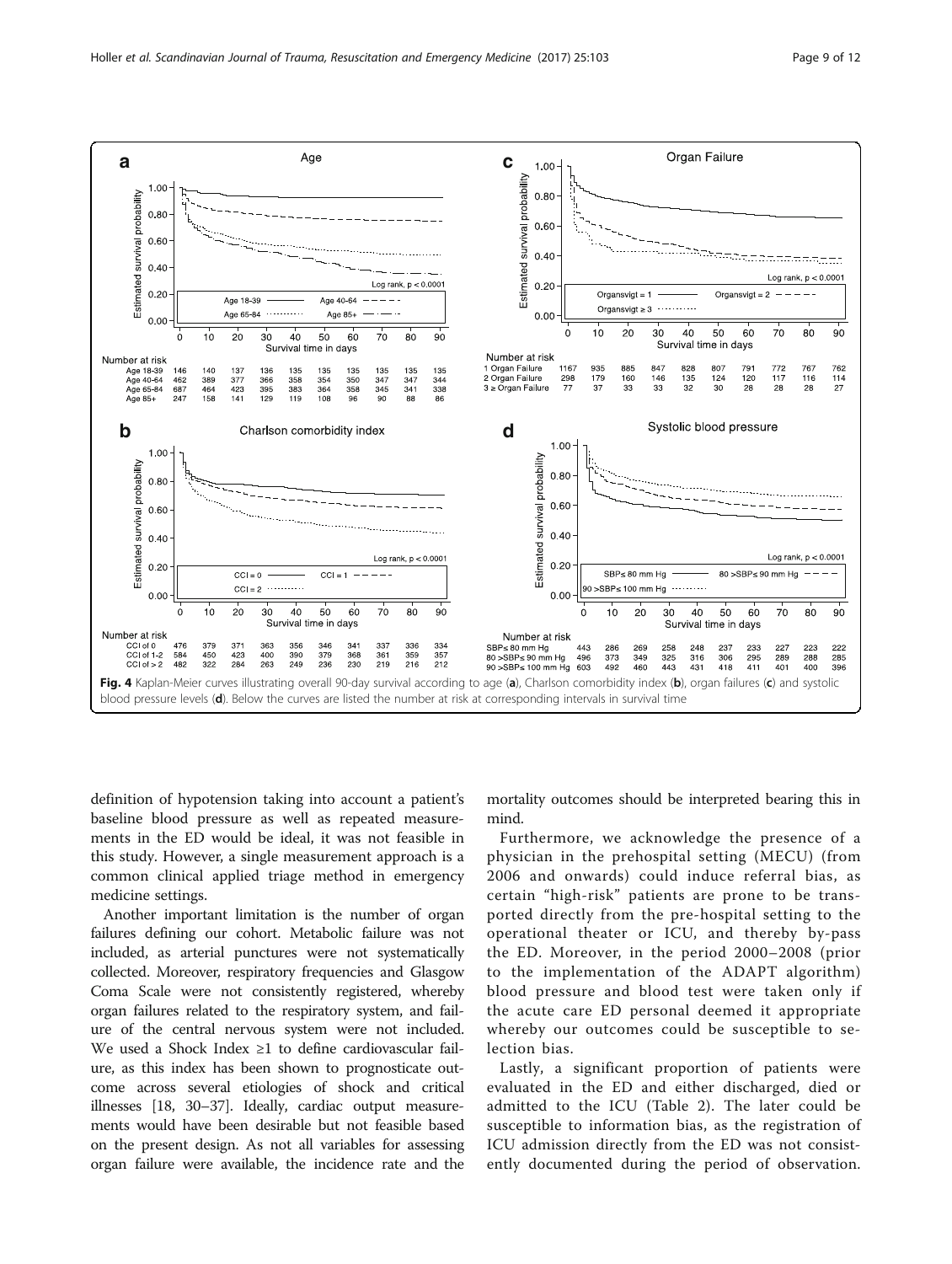<span id="page-9-0"></span>

|                                                      |                       |                          |                               |         | Table 4 Prognostic factors of death in patients presenting with shock at presentation to the ED - Cox regression                                                                                                    |         |             |                     |          |                       |         |
|------------------------------------------------------|-----------------------|--------------------------|-------------------------------|---------|---------------------------------------------------------------------------------------------------------------------------------------------------------------------------------------------------------------------|---------|-------------|---------------------|----------|-----------------------|---------|
|                                                      |                       | $0 - 7$ days             |                               |         |                                                                                                                                                                                                                     |         | 8-90 days   |                     |          |                       |         |
|                                                      | N, total (%)          |                          | N, died (%) Crude HR (95% CI) | p Value | Adjusted HR (95% CI)*                                                                                                                                                                                               | p Value | N, died (%) | Crude HR (95% CI)   | p Value  | Adjusted HR (95% CI)* | p Value |
| Gender                                               |                       |                          |                               |         |                                                                                                                                                                                                                     |         |             |                     |          |                       |         |
| Female (reference) 723 (46.6%)                       |                       | 162 (22.4)               |                               |         |                                                                                                                                                                                                                     |         | 129 (17.8)  |                     |          |                       |         |
| Male                                                 | 830 (53.4%)           | 200 (24.1)               | $1.10(0.90 - 1.35)$           | 0.391   | $1.08(0.87 - 1.33)$                                                                                                                                                                                                 | 0.496   | 147 (17.7)  | 1.01 (0.80-1.28)    | 0.928    | $1.00(0.79 - 1.27)$   | 0.994   |
| Age (continous)                                      |                       |                          | $1.03(1.03 - 1.04)$           | 0.001   | $1.03(1.03 - 1.04)$                                                                                                                                                                                                 | 10000   |             | 1.04 (1.04-1.05)    | $-0.001$ | $1.04(1.03 - 1.05)$   | 10000   |
| Comorbidity level                                    |                       |                          |                               |         |                                                                                                                                                                                                                     |         |             |                     |          |                       |         |
| 0 (reference)                                        | 477 (30.7%) 92 (19.3) |                          |                               |         |                                                                                                                                                                                                                     |         | 50 (13.0)   |                     |          |                       |         |
| $1$ to $2$                                           | 589 (37.9%)           | 125 (21.2)               | $1.11(0.85 - 1.46)$           | 0.436   | $0.87(0.66 - 1.14)$                                                                                                                                                                                                 | 0.304   | 102 (22.3)  | $1.79(1.28 - 2.51)$ | 0.001    | 1.31 (0.93-1.84)      | 0.121   |
|                                                      | 487 (31.4%)           | 145 (29.8)               | 1.61 (1.24-2.09)              | 0.001   | $1.19(0.91 - 1.55)$                                                                                                                                                                                                 | 0.204   | 124 (36.9)  | 3.26 (2.34-4.53)    | 10000    | 2.23 (1.60-3.11)      | 1000    |
| Number of organ failures                             |                       |                          |                               |         |                                                                                                                                                                                                                     |         |             |                     |          |                       |         |
| 1 (reference)                                        |                       | $1160(74.7%)$ 210 (18.1) |                               |         |                                                                                                                                                                                                                     |         | 194 (16.7)  |                     |          |                       |         |
|                                                      | 311 (20.0%)           | 113 (36.3)               | 2.20 (1.75-2.76)              | 0.001   | 2.09 (1.66-2.63)                                                                                                                                                                                                    | < 0.001 | 70 (22.5)   | $1.90(1.45 - 2.50)$ |          | $(1.45 - 2.50)$       | 1001    |
|                                                      | 82 (5.3%)             | 39 (47.6)                | $3.14(2.23 - 4.42)$           | 0.001   | $3.30(2.33 - 4.66)$                                                                                                                                                                                                 | 0.001   | 20 (24.4)   | $1.44(0.81 - 2.58)$ | 0.218    | 1.50 (0.83-2.68)      | 0.180   |
| excluded from the analyses of 8- to 90-day mortality |                       |                          |                               |         | *Cox proportional hazard model adjusted for sex, age as a continuous variable, Charlson comorbidity level (0, 1-2, >2) and number of organ failures. Patients who died during the first 7 days after admission were |         |             |                     |          |                       |         |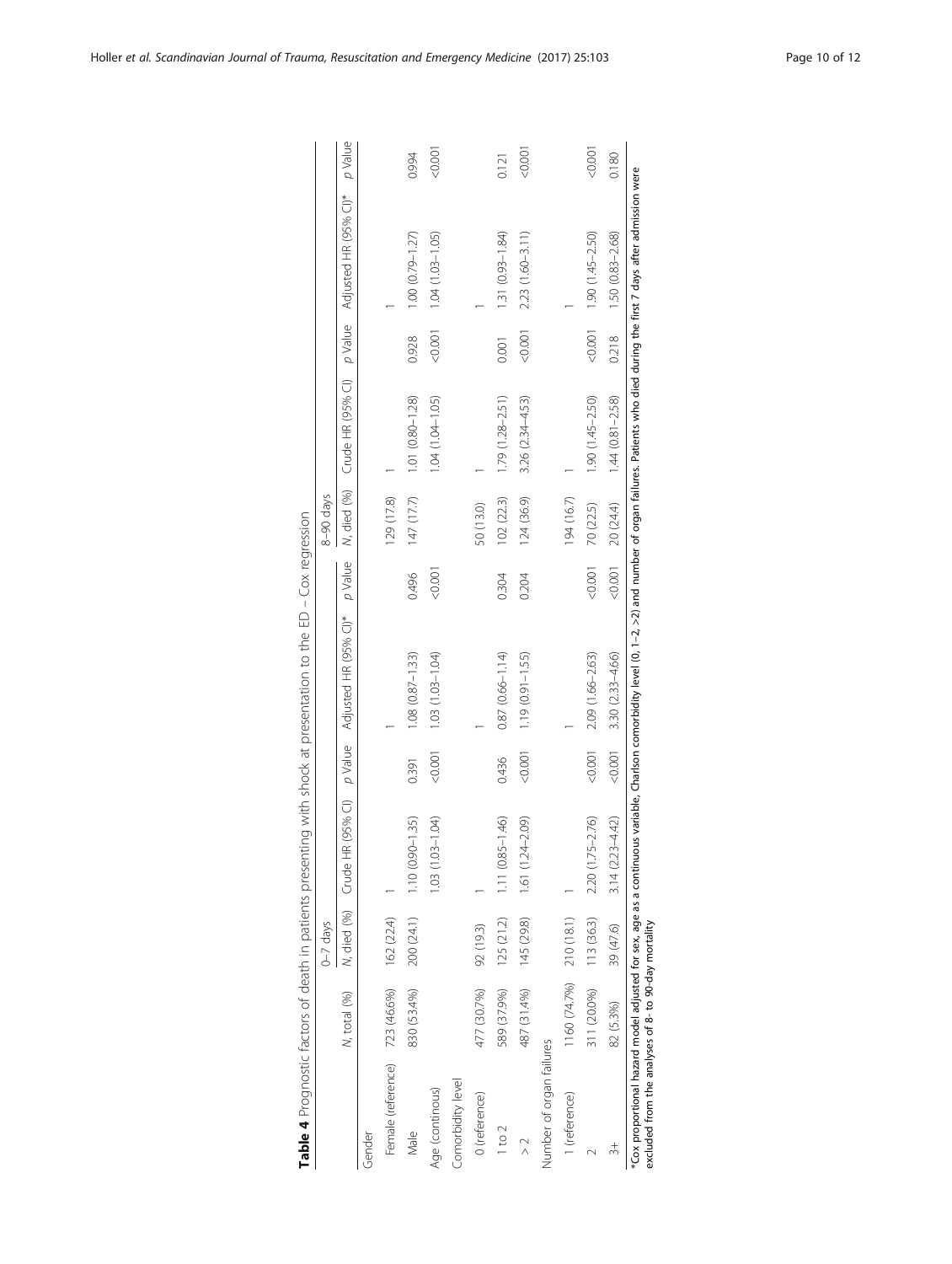<span id="page-10-0"></span>Although limited, we had missing values on covariates; ICD-codes (2 patients) and HR (36 patients).

# Conclusion

Shock is present in 0.4% of ED encounters, with a mean annual IR of 59.6/100,000 pyar (95% CI: 56.7–62.3) carrying a substantial 7-day, and 90-day all-cause mortality. Age and increasing number of organ failures are important prognostic factors associated with increased risk 7 days after ED presentation, whereas age, comorbidity and number of organ failures are prognostic factors at 8 to 90 days.

## Appendix

# Definition of Organ failure

Organ failure was defined as the occurrence of one of the following affections based on variables registered within 180 days before and 1 day after the index date:

Renal:

S-creatinine >177 μmol/L and >100 μmol/L S-creatinine increase from earlier S-creatinine.

OR

S-creatinine >177 μmol/L and earlier S-creatinine <130 μmol/L or never previously registered.

Hepatic:

S-bilirubin >42 μmol/L and earlier S-bilirubin <43 μmol/L or never previously registered.

Coagulation:

Platelet count <101\*109/L and earlier platelet count >100\*109/L or never previously registered.

OR

INR >1.59 and earlier INR <1.60 or never previously registered.

#### Acknowledgements

We would like to thank Niels Ibsgaard Agerbek, MSCS, for professional help with all data extraction.

#### Funding

The work was supported by University of Southern Denmark as well as an unrestricted grant from the Philanthropic private fund TrygFonden given to the University of Southern Denmark.

#### Authors' contributions

JGH conceived the study, analyzed and interpreted the data, and drafted the manuscript together with DPH. ATL conceived and coordinated the study as well as performed critical appraisal of the manuscript. AL, CP, DPH, LMR and SM contributed to writing, reviewing, and revising the paper. All authors interpreted the data and critically reviewed drafts of the manuscript. All authors edited and approved the final manuscript.

## Competing interests

The authors have no conflicts of interest. JGH and Professor in Emergency Medicine ATL are financially supported by an unrestricted grant provided by the philanthropic foundation TrygFonden to University of Southern Denmark. ATL as well as JGH are employed by the Faculty of Health and Medical sciences, University of Southern Denmark. None of the authors have financial interests in the project.

#### References

- 1. Vincent JL, De Backer D. Circulatory shock. N Engl J Med. 2013;369(18):1726–34. doi:10.1056/NEJMra1208943.
- 2. Torio CM, Andrews RM. National Inpatient Hospital Costs: the most expensive conditions by payer, 2011: statistical brief #160. Healthcare Cost and Utilization Project (HCUP) Statistical Briefs. Rockville (MD)2006.
- 3. Havel C, Arrich J, Losert H, Gamper G, Mullner M, Herkner H. Vasopressors for hypotensive shock. Cochrane Database Syst Rev. 2011;5:CD003709. doi:10.1002/14651858.CD003709.pub3.
- 4. Jones AE, Tayal VS, Sullivan DM, Kline JA. Randomized, controlled trial of immediate versus delayed goal-directed ultrasound to identify the cause of nontraumatic hypotension in emergency department patients. Crit Care Med. 2004;32(8):1703–8.
- 5. Moore CL, Rose GA, Tayal VS, Sullivan DM, Arrowood JA, Kline JA. Determination of left ventricular function by emergency physician echocardiography of hypotensive patients. Acad Emerg Med Off J Soc Acad Emerg Med. 2002;9(3):186–93.
- 6. Mikkelsen S, Kruger AJ, Zwisler ST, Brochner AC. Outcome following physician supervised prehospital resuscitation: a retrospective study. BMJ Open. 2015;5(1):e006167. doi:10.1136/bmjopen-2014-006167.
- 7. Lindberg SO, Lerche la Cour J, Folkestad L, Hallas P, Brabrand M. The use of triage in Danish emergency departments. Dan Med Bull. 2011;58(10):A 4301.
- 8. Seymour CW, Cooke CR, Heckbert SR, Copass MK, Yealy DM, Spertus JA, et al. Prehospital systolic blood pressure thresholds: a community-based outcomes study. Acad Emerg Med: Off J Soc Acad Emerg Med. 2013;20(6): 597–604. doi:10.1111/acem.12142.
- 9. Eastridge BJ, Salinas J, McManus JG, Blackburn L, Bugler EM, Cooke WH, et al. Hypotension begins at 110 mm hg: redefining "hypotension" with data. J Trauma. 2007;63(2):291–297; discussion 7-9. doi:10.1097/TA. 0b013e31809ed924.
- 10. Bruns B, Gentilello L, Elliott A, Shafi S. Prehospital hypotension redefined. J Trauma. 2008;65(6):1217–21. doi:10.1097/TA.0b013e318184ee63.
- 11. Jones AE, Yiannibas V, Johnson C, Kline JA. Emergency department hypotension predicts sudden unexpected in-hospital mortality: a prospective cohort study. Chest. 2006;130(4):941–6. doi:10.1378/ chest.130.4.941.
- 12. Kristensen AK, Holler JG, Mikkelsen S, Hallas J, Lassen A. Systolic blood pressure and short-term mortality in the emergency department and prehospital setting: a hospital-based cohort study. Crit Care. 2015;19(1):158. doi:10.1186/s13054-015-0884-y.
- 13. Turchin A, Kolatkar NS, Grant RW, Makhni EC, Pendergrass ML, Einbinder JS. Using regular expressions to abstract blood pressure and treatment intensification information from the text of physician notes. J Am Med Inform Assoc: JAMIA. 2006;13(6):691–5. doi:10.1197/jamia.M2078.
- 14. Kristensen AK, Holler JG, Hallas J, Lassen A, Shapiro NI. Is shock index a valid predictor of mortality in emergency department patients with hypertension, diabetes, high age, or receipt of beta- or Calcium Channel blockers? Ann Emerg Med. 2015; doi:10.1016/j.annemergmed.2015.05.020.
- 15. Schmidt M, Pedersen L, Sorensen HT. The Danish civil registration system as a tool in epidemiology. Eur J Epidemiol. 2014;29(8):541–9. doi:10.1007/ s10654-014-9930-3.
- 16. Lynge E, Sandegaard JL, Rebolj M. The Danish National Patient Register. Scandinavian Journal of Public Health. 2011;39(7 Suppl):30–3. doi:10.1177/ 1403494811401482.
- 17. Andersen TF, Madsen M, Jorgensen J, Mellemkjoer L, Olsen JH. The Danish National Hospital Register. A valuable source of data for modern health sciences. Dan Med Bull. 1999;46(3):263–8.
- 18. Rady MY, Smithline HA, Blake H, Nowak R, Rivers E. A comparison of the shock index and conventional vital signs to identify acute, critical illness in the emergency department. Ann Emerg Med. 1994;24(4):685–90.
- 19. Charlson ME, Pompei P, Ales KL, MacKenzie CR. A new method of classifying prognostic comorbidity in longitudinal studies: development and validation. J Chronic Dis. 1987;40(5):373–83.
- 20. Vandenbroucke JP, von Elm E, Altman DG, Gotzsche PC, Mulrow CD, Pocock SJ, et al. Strengthening the reporting of observational studies in epidemiology (STROBE): explanation and elaboration. PLoS Med. 2007;4(10): e297. doi:10.1371/journal.pmed.0040297.
- 21. Ward MJ, Kripalani S, Zhu Y, Storrow AB, Dittus RS, Harrell FE Jr, et al. Incidence of emergency department visits for ST-elevation myocardial infarction in a recent six-year period in the United States. Am J Cardiol. 2015;115(2):167–70. doi:10.1016/j.amjcard.2014.10.020.